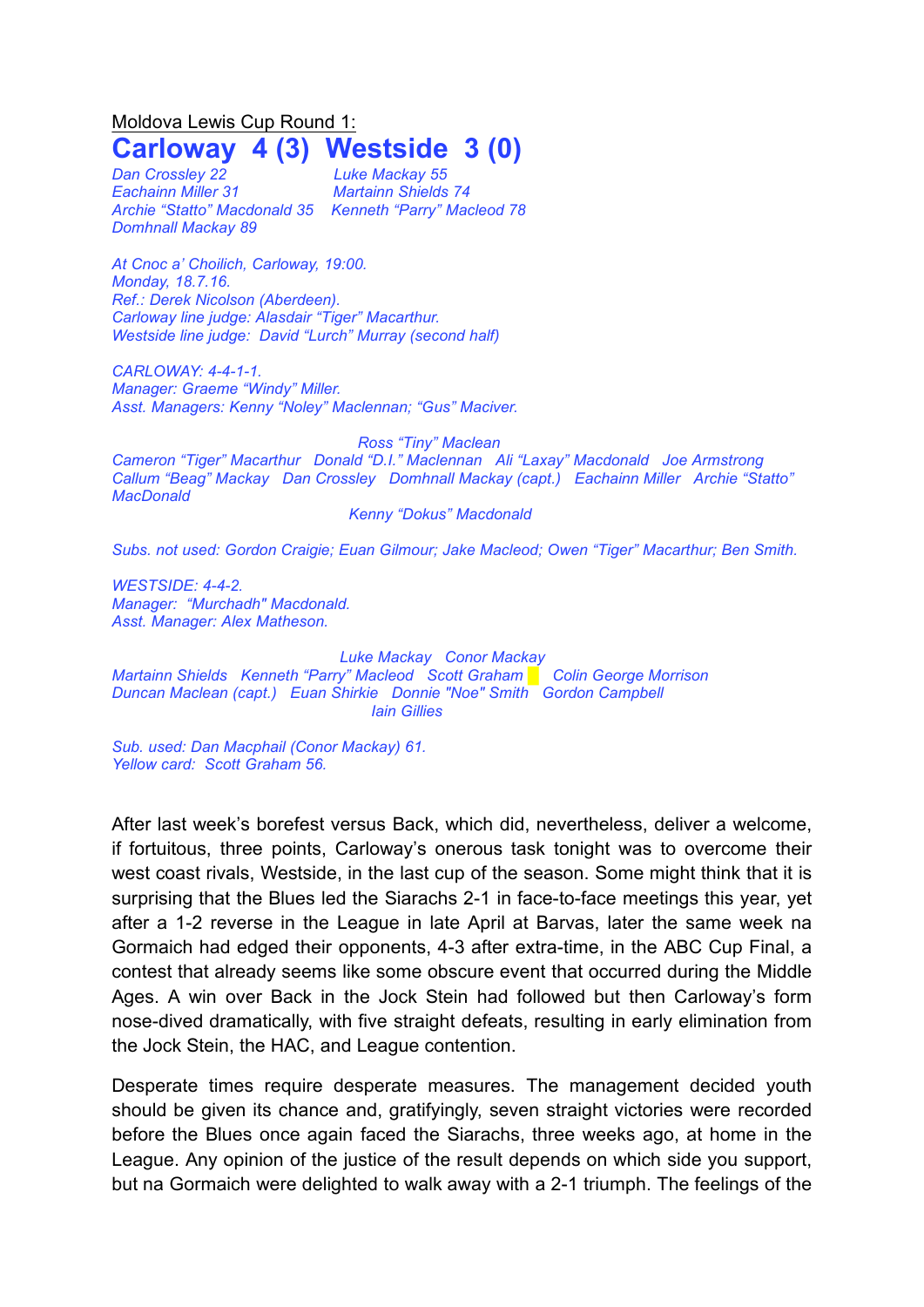Westside players are unrecorded.

Tonight, in what would be the two rivals' final meeting of 2016, the Siarachs relished the opportunity for revenge, though they had to achieve this minus defensive stalwart, Johnnie Wallace, and two potential game-changers in Innes Iain Morrison and Ali "Barvas" Macleod. Tonight Euan Shirkie partnered Donnie "Noe" Smith in central defence, while Conor Mackay started up front, with Kenny "Parry" Macleod behind, beside Scott Graham. No doubt the Blues were delighted to note the absence of perennial thorns in their flesh, "Barvas" and Morrison, especially as they were able to welcome the return of midfield playmakers, Dan Crossley and Eachainn Miller, and emerging star, Joe Armstrong, at left-back. Armstrong's return at left-back allowed "Laxay" to step right to partner "D.I." in central defence and Domhnall Mackay to move forward into the Makélélé rôle, to supply steel between the artistry of Crossley and Miller. With Jake Allan still unavailable, Kenny "Dokus" Macdonald was charged with leading the line.

The game opened in full-on derby style, at 100 m.p.h., as a strong westerly supported the Blues in their attempts to gain an early edge in midfield. Crossley's explosive pace and enthusiasm was evident from the start and in 3 minutes, he robbed Gordon Campbell just inside the Siarach half, on West's right touch-line, steamed forward like a rocket to the bye-line, and then squared a low bullet-like ball across the face of goal, but "Dokus" arrived a metre too late to convert in the centre and Maclean whipped the ball away.

In 13 minutes Mackay duplicated "Raymond's" effort at the other end, when he wriggled between "Laxay" and Armstrong to Carloway's left bye-line, checked inwards, then side-stepped the arriving "Laxay" and "D.I." before lobbing a crossshot from 16 metres beyond "Tiny" but a couple of metres outside the far corner of bar and post. In 20 minutes a mighty "D.I." free-kick from the centre circle came in high and fast at Gillies who could only parry it straight outwards. "Statto" met it first on the edge of the area but his instant right-foot side-foot was blocked and cleared by Morrison directly in front of the centre of goal.

Two minutes later na Gormaich's early ascendancy was emphasized with the arrival of the first goal. A strong "Statto" corner came in head-high from the Siarach left and was headed straight outwards by Morrison, 8 metres out in front of goal. "D.I." Maclennan headed it back in from 16 metres and it glanced off a West head before being headed on strongly by Crossley, high into the left of the West net (**1-0**).

As West struggled to contain Crossley and Miller in the centre of the park, Crossley once more slipped the ball through for "Dokus" to break forward on a run, before checking leftwards, 20 metres from goal, to send a crisp left-footer rising into the top of Gillies's right-hand side netting. A minute later Scott Graham repeated this feat with a break through the centre but his right-footer from 22 metres crept just outside "Tiny's" right-hand post.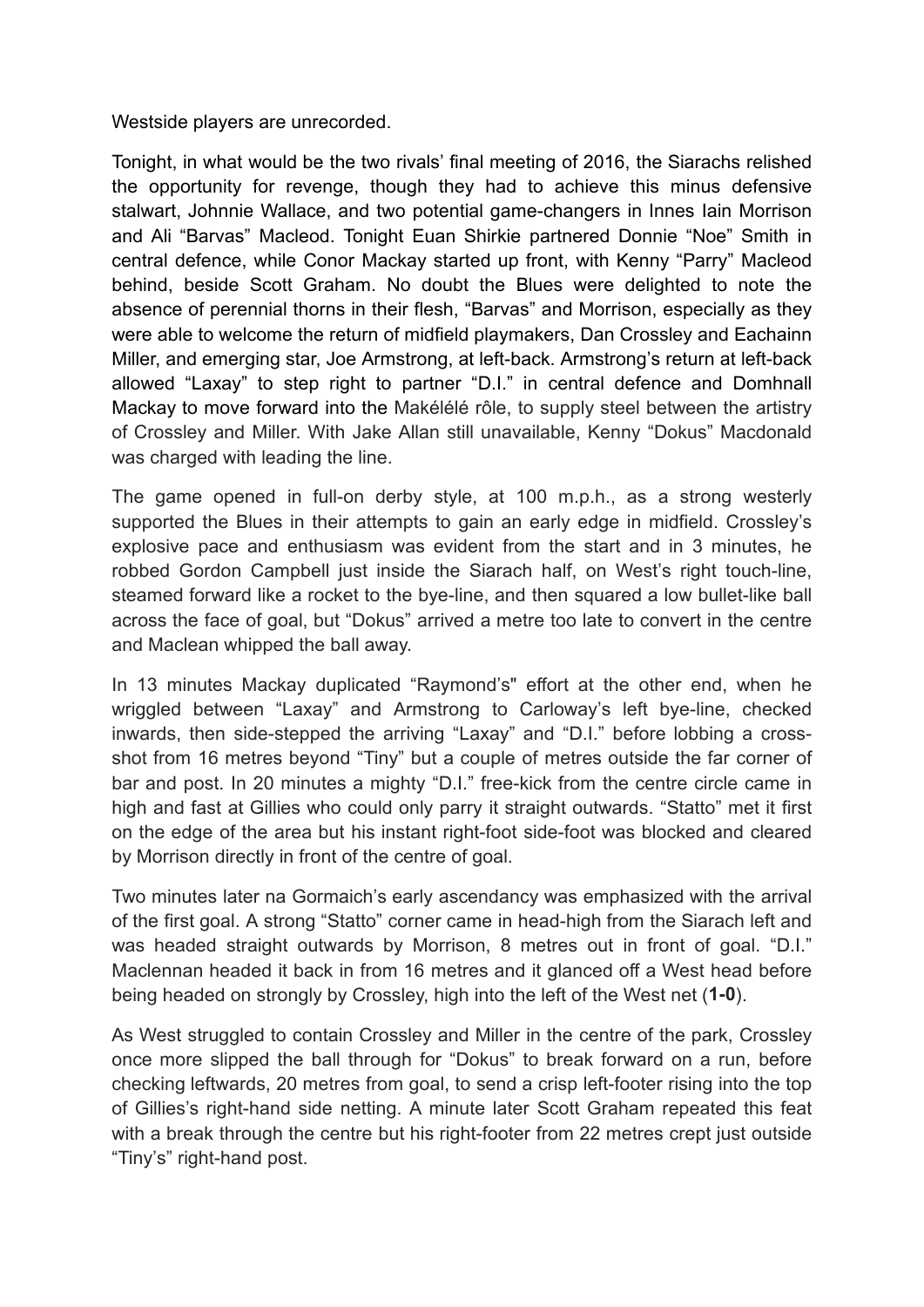However, in 31 minutes, a run and shot by Eachainn Miller had better luck. Bursting forward from the centre circle, he unleashed a powerful daisy-cutter from 22 metres. The left-foot drive came in low, straight to Gillies, who appeared to have it covered as he knelt to hold, but the power of the drive thwacked it through his hands, then his legs, and home (**2-0**).

For a period West were in danger of losing their shape after this unfortunate mishap and it got even worse four minutes later when a "Tiger" cross from midway within the Siarach half, out on the Carloway right, reached an unmarked "Statto", moving into the centre of the West box. His powerful header whacked against Gillies's upper shoulder, then bounced upwards, but moved too fast for the flailing keeper to hold or paw outwards, and whizzed up over him and into the roof of the net (**3-0**).

## **Half-time: Carloway 3 Westside 0**

If Mystic Meg had predicted the Blues would lead 3-0 at half-time, both squads and fans would have said, "Aye, right!" Yet, after an even opening 15 minutes, Carloway had started to gel sweetly as a unit, then move forward cohesively and rapidly. Westside had been unable to hold the centre as a line, and clearly their main task in the second half was to devise a method to subdue Carloway's creative centre.

The effervescent imagination and pace of Crossley, which in turn energized the creative Miller and spread throughout the Blues, had shown no sign of flagging as the half progressed, and this form continued into the opening exchanges of the half. However, a whole-hearted co-ordinated assault by the Siarachs brought an early breakthrough. A back three option appeared to have been adopted by West, allowing Smith to drive through the centre, and this led to a Duncan Maclean freekick in 54 minutes on the Carloway left, 22 metres from the bye-line. A high, nasty ball skidded perfectly in front of "Tiny", who could only beat it out to the edge of the box, from which a snap right-footer from Morrison flew just past na Gormaich's righthand post.

A minute later Shields, largely isolated in the first half, was fed to beat the Blues' high back-line, 10 metres within the Carloway half, on their right touch-line. He left "Tiger" for dead as he made the bye-line, and then delivered a sharp diagonal cutback, which Luke Mackay met exquisitely in the centre of the edge of the box, to clip a low left-footer wide of "Tiny" to his left (**3-1**).

Moments later the good work was almost undone when a high ball into the West box broke left in front of "Statto" who carried the ball left, but Gillies read his intention and moved out to his right to block his attempt from 12 metres for a corner.

With the arrival of the combative Macphail in midfield on the hour, Smith shrank back as Shirkie was sacrificed, and it soon became clear momentum was swinging behind the Barvas men. An enlivened Shields began to torment down the left. In 63 minutes he again outpaced the line to the bye-line, but Smith was challenged as he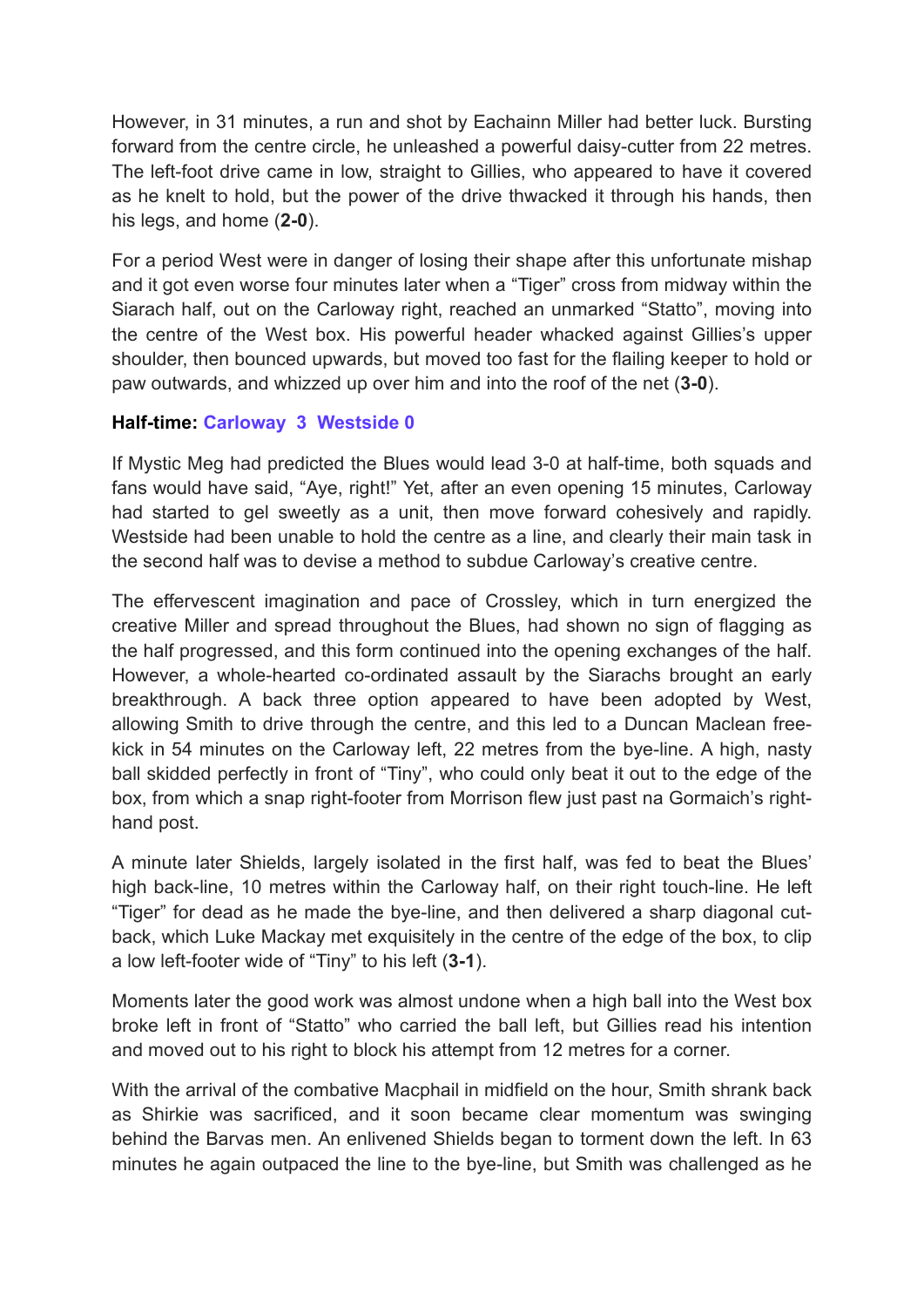went for the winger's cut-back in front of goal and could only squeeze the ball past "Tiny's" right-hand post from 12 metres. Moments later, Shields was supplied again on the left, just inside the Carloway half, but an incisive "Tiger" intervention allowed the defender to discover there was a whole new other half to the pitch. Twenty metres from the line, he sent a perfect squared ball to the arriving "Dokus" in the centre, but the unmarked striker sent his low strike two metres wide of the far post.

In 69 minutes a perfect de Boer, diagonally forward by Miller from the centre circle, released Crossley on the break into the left of the Siarach box, but as Gillies rushed out, the midfielder' right-foot flick was parried well by the keeper a metre outside his far-side left-hand post. However, in 74 minutes, it was definitely game-on, when a thunderous Shields free-kick from 23 metres in the centre almost lifted the roof of the Blues' net (**3-2**).

Three minutes later the winger was unlucky not to register again after he was supplied on the left, but instead of racing off to the bye-line, he cut in 20 metres from goal, and whipped round to send a low right-footer crashing off the inside base of "Tiny's" right-hand post, the ball then spinning across goal and off to the left. The ball was not cleared decisively and eventually returned into the Blues' box, where it broke for "Parry" to drive home from 12 metres (**3-3**).

In an incredible 180° turn in fortune, Carloway were now defending desperately, trying to run down the clock, but still managed to break in 83 minutes when a hoisted ball from Mackay, on the right centre-line, saw Gillies challenged as he went for the high ball, the ball breaking right, only to be knocked back across goal. Callum "Beag" nodded it goalwards, but Campbell managed to block it with his right hip and clear.

Another break, in 89 minutes, saw Miller trick his way into the box, but as he made space for himself on the right, 14 metres from goal, he appeared to be brought down by Smith(?). Iain Gillies guessed right on the penalty to pull off an astonishing stop, low to his right, but Mackay, following up, blasted the rebound into the far corner (**4- 3**). Nevertheless, na Gormaich still had to endure a prolonged melée deep in addedon time around their penalty spot before the whistle sounded.

## **Full-time: Carloway 4 (3) Westside 3 (0)**

This contest was yet another remarkable experience to add to the list of memorable west Lewis derbies. "A game of two halves", springs to mind, although such a scenario doesn't usually end with a sucker punch, as that was, in fact, what it was, as most spectators were probably expecting any fourth goal to arrive at the other end.

The key to this tie was, of course, decided in the centre, as it is in most games. Carloway controlled it for nearly an hour, but once West rejigged their line-up, flooding this area, that, coupled with heavy marking on the Blues' creative centre -